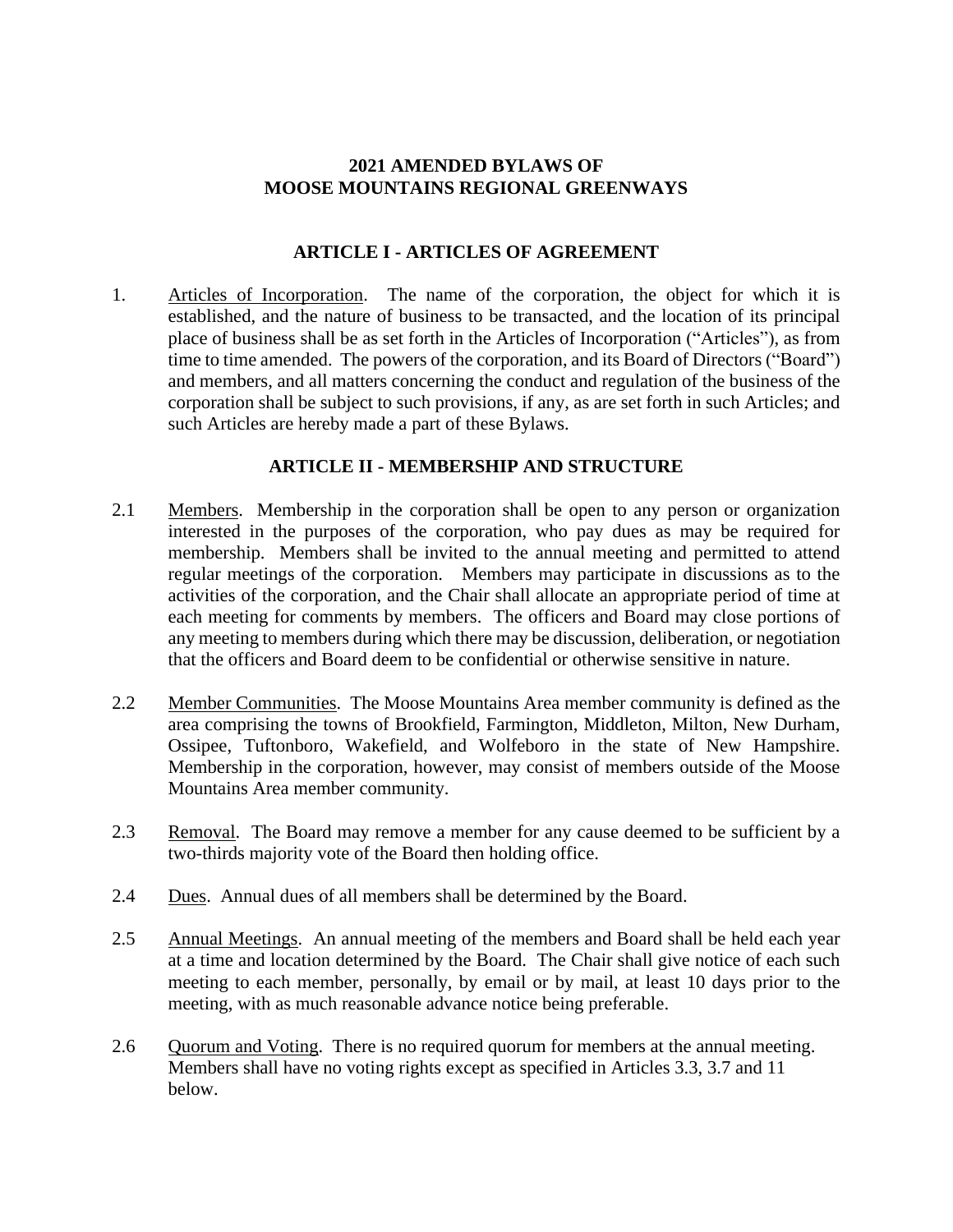# **ARTICLE III - BOARD OF DIRECTORS**

- 3.1 General Powers of the Board of Directors. The Board shall have the control and management of the affairs of the corporation, including, but not limited to, charge of the property and the business of the corporation. The Board shall carry out the purposes of the corporation as set forth in the Articles of Incorporation and these Bylaws.
- 3.2 Number and Composition. The Board of Directors shall consist of up to 17 individuals. One position on the board is reserved for one Director that resides in each town included in the Moose Mountains Area, as herein defined. In addition to the elected members of the Board, the Executive Director of the corporation shall serve as *ex officio* non-voting member of the Board and other committees.
- 3.3 Election and Term. Except for *ex officio* members, the Directors of the corporation shall be elected by the members at the annual meeting to serve a three-year term, unless a Director is completing an unexpired term. The Board shall adopt policies and procedures that establish the qualifications of and the nomination process for Board members. The terms of the Directors shall be staggered so that approximately one-third of the elected Directors' terms expire each year.
- 3.4 Attendance and Participation. Attendance and participation by Directors at Board meetings, and committees, are a priority and are essential to the proper functioning of the corporation. The Chair, or any other officer designated by the Board, shall contact any Director with attendance issues, discuss whether the Director is able to make the commitment necessary to remain on the Board, and advise that said Director is at risk of dismissal. Directors who miss three consecutive meetings without cause, or who miss six meetings in a twelve-month period without cause, are subject to dismissal by a simple majority vote of the full Board.
- 3.5 Removal. Except as provided in Article 3.4, the Board may remove a Director for any cause deemed to be sufficient by a two-thirds majority vote.
- 3.6 Resignation. Any Director may resign at any time by giving written notice to the Chair or Secretary. Such resignation shall take effect at the time specified therein; and, unless otherwise specified therein, the acceptance of such resignation shall not be necessary to be effective.
- 3.7 Vacancies. Any Board vacancies, whether by resignation, removal or otherwise, shall be filled by the majority vote of the then-serving Board at either a regular or special Board meeting. Each person so elected shall be a Director for the remainder of the term of the Director so replaced. The appointment of any Director not elected at an annual meeting shall be ratified by the members at the next annual meeting.
- 3.8 Compensation. Except for *ex officio* members, Directors and officers shall not receive compensation for their services. They shall, however, be entitled to reimbursement for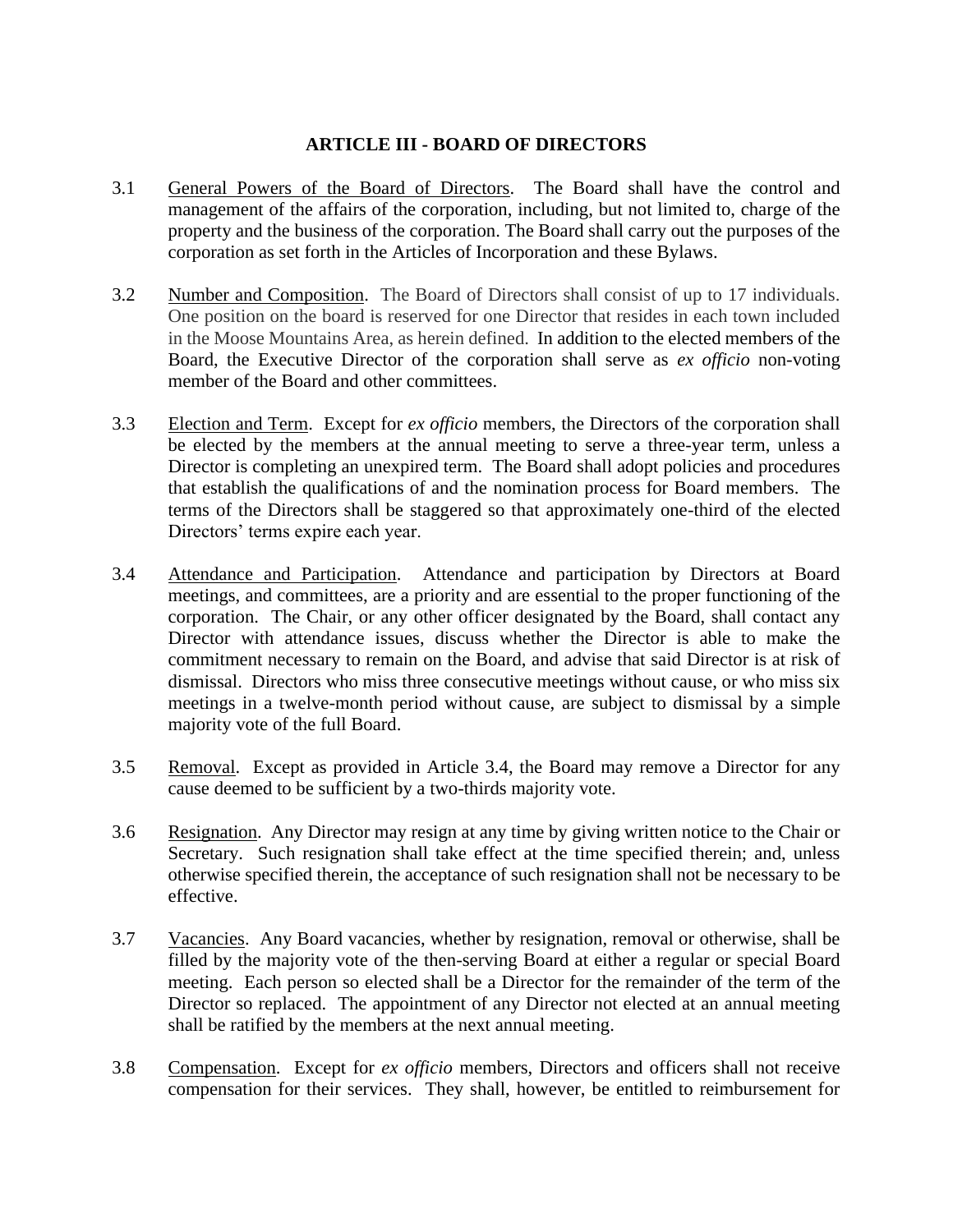reasonable expenses incurred in the fulfillment of their duties as may be established or approved in advance by the Board.

# **ARTICLE IV - MEETINGS OF THE DIRECTORS**

- 4.1 Regular Meetings. The Board shall hold regular meetings at such time and intervals as it deems necessary to carry out its duties, which shall occur no less than 4 times per year.
- 4.2 Special Meetings. The Chair may call a special meeting of the Board for any purpose he or she deems necessary. Also, the Chair shall call a special meeting when a written request for such a meeting submitted by a majority of Directors.
- 4.3 Notice of Meetings. Notice of the time, place and an agenda or description of the general purpose of each meeting, other than the annual meeting, shall be given to each Director, personally or by mail, telephone or electronically, at least three days prior to the meeting, with as much reasonable advance notice being preferable given the particular circumstances. At any meeting held without proper notice where every member of the Board shall be present, or at which members of the Board not present have waived notice, may transact any business that may have been transacted if all the Directors had received proper notice of the meeting. Such a waiver may be made by a Director before or after said meeting, provided the waiver is in writing (email shall be sufficient) and is delivered to the Secretary for inclusion with the minutes.
- 4.4 Quorum. At any Board meeting, a simple majority of the Directors shall constitute a quorum for the transaction of business, except where otherwise provided by law, the Articles or these Bylaws. If a quorum is not present, a lesser number may adjourn the meeting to some future time.
- 4.5 Voting.
	- A. At all meetings of the Board, each Director present shall have one vote.
	- B. At any meeting of the Board at which a quorum is present, a simple majority of votes cast shall be sufficient to undertake action, unless a greater or different vote is required by law, the Articles, or these Bylaws.
- 4.6 Participation and Alternate Forms of Meetings.
	- A. Conference Call Meetings. Members of the Board, or any committee, may participate in or hold a meeting by means of a telephone conference or similar communication such that all persons participating can hear each other, such as Skype or virtual meetings. Participation by this means shall constitute presence by the person at the meeting.
	- B. Action by Unanimous Consent. Any action required or permitted to be taken at a meeting of the Directors, or any committee, may be taken without a meeting if written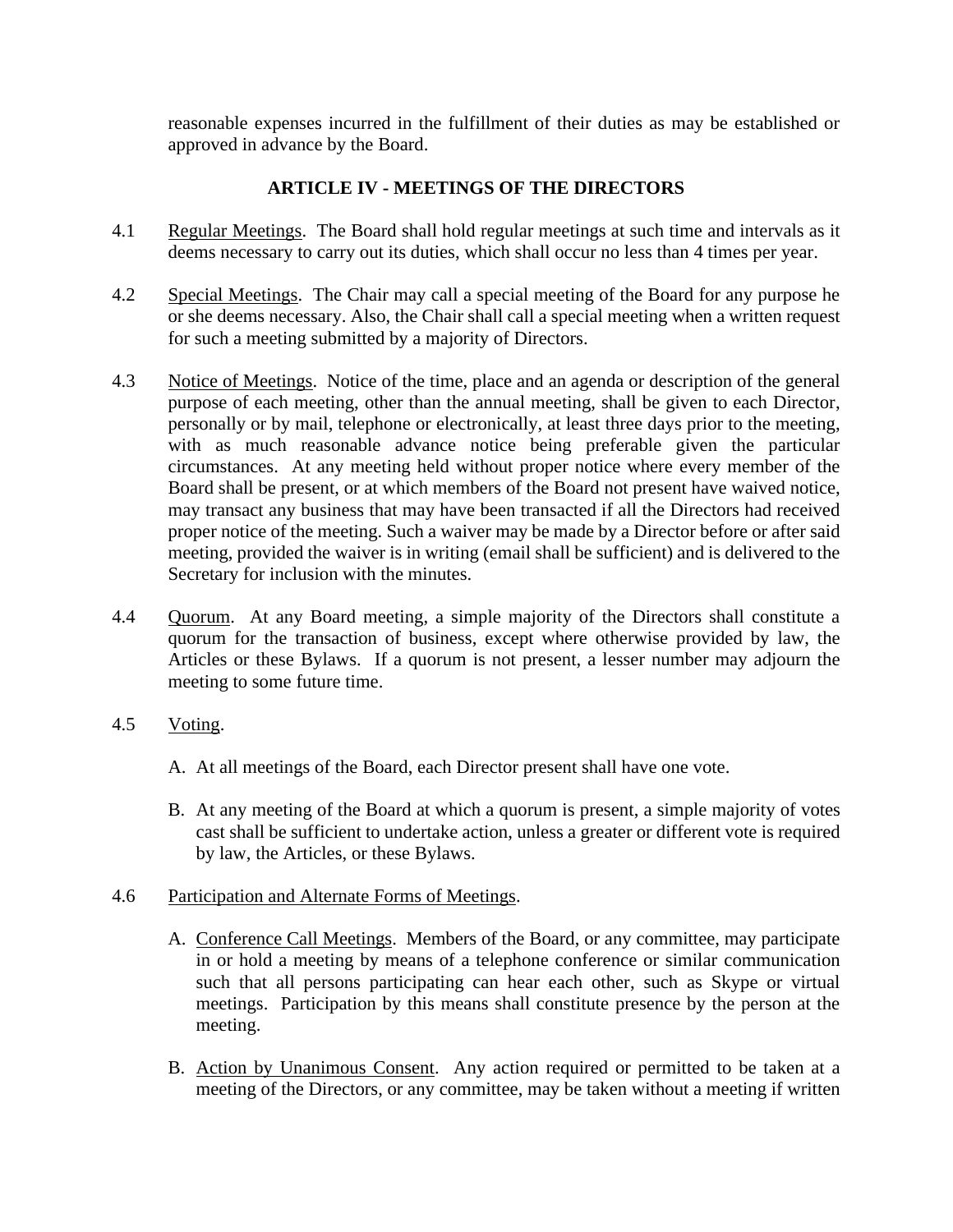consents, setting forth the action taken, are signed by all of the Directors and filed by the Secretary with the minutes of the meetings of the Board. For the purpose of this subsection, a Director's affirmative email vote shall constitute their written consent.

- C. Telephone or Email Polls. Members of the Board, or any committee, may also take action via telephone or email poll conducted by the Chair, or any other Director or officer designated by the Chair to conduct such poll. The exact text of the action to be voted on shall be read or sent to the Directors, or committee members, entitled to vote on the matter and each vote shall be recorded.
- D. Emergency Vote. In unusual cases, one or more members of the Board may determine that a matter needs immediate action. In lieu of a special meeting, action may be taken with an affirmative vote by simple majority of the full Board, said vote being delivered by email, facsimile or hand-delivered hardcopy, provided the Chair or Vice Chair uses the following procedure: (1) upon receipt of notice of the item necessitating immediate action, the Chair or Vice Chair, or an individual designated by either, shall notify the Board by email, facsimile or telephone of the issue; and (2) members of the Board shall be given not less than 2 days to vote on the matter. Votes shall be documented by email, facsimile, or hand-delivered in writing to the Chair and Secretary for inclusion with the minutes of the corporation. The Chair, alone or after consultation with the Executive Committee, has the discretion to determine whether a matter is in need of emergency action by vote as specific herein, whether a special meeting shall be called, or if other action is more appropriate.
- E. Ratification. Actions taken by the Board pursuant to Article 4.6 of these Bylaws shall be valid when taken, but shall be reviewed and ratified at a subsequent regular or special meeting of the Board.

# **ARTICLE V - OFFICERS**

- 5.1 Titles and Duties. The officers of the corporation shall be a Chair, Vice Chair, Secretary, Treasurer, and such other officers as Board may from time to time deem appropriate. All elected officers must be Directors of the corporation. These officers shall constitute the Executive Committee. The duties of the officers shall be the duties specified below, those usually pertaining to such offices, the duties specified in the Executive Committee Charter, and the duties prescribed from time to time by the Board.
- 5.2 Election. The Directors shall elect all officers for a one-year term at the annual meeting.
- 5.3 Chair. Subject to the control of the Board, the Chair shall have general supervision, direction and control of business and affairs of the corporation. The Chair, or his/her designee, shall preside at all meetings of the members and Board and shall have other powers and duties as may be prescribed from time to time by the Board. At the conclusion of their final term, the past-Chair shall be extended *ex officio* status for one year as a voting member of the Executive Committee.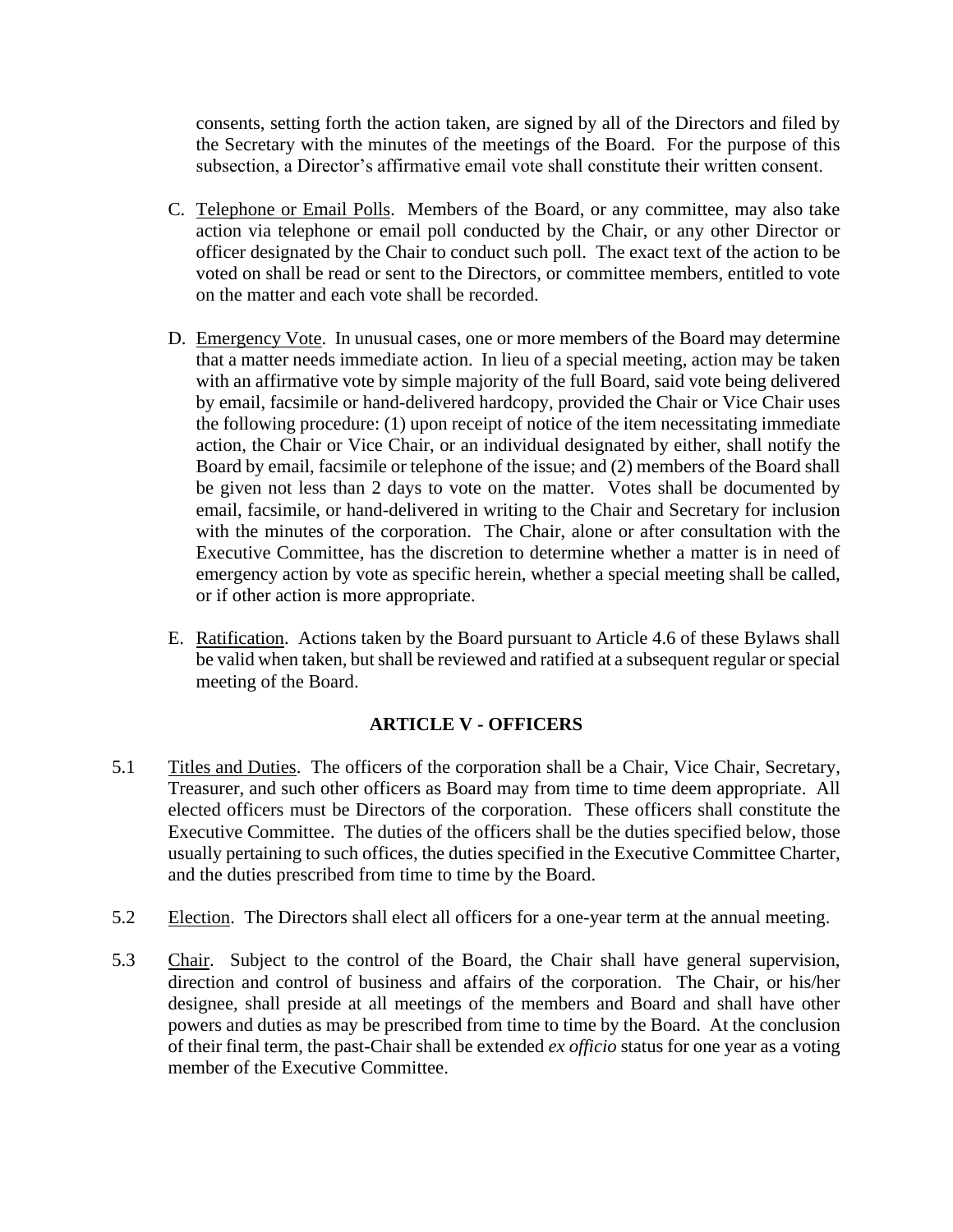- 5.4 Vice Chair. In the absence or disability of the Chair, the Vice Chair shall perform all duties of the Chair and, in so acting, shall have all powers of the Chair. At the expiration of the Chair's final term, the Vice Chair shall become the Chair.
- 5.5 Secretary. The Secretary shall keep a full record of the proceedings of the corporation, make service of such notices as may be necessary or proper, take minutes of all meetings, supervise the keeping of the corporate records and discharge such other duties of the office as are prescribed by the Board.
- 5.6 Treasurer. The Treasurer shall receive, deposit, keep and disburse all corporate funds, as directed and designated by the Board, shall keep complete and accurate records of all corporate receipts and disbursements, and shall prepare all required financial data. The Treasurer shall annually prepare and present a budget to the Board before the end of the current fiscal year. The budget shall be approved by a majority vote at a quorum meeting in accordance with Article 4.5. The Treasurer shall deliver a report of corporate transactions and the corporation's financial condition at each meeting of the Board. The Treasurer shall serve on the Investment Committee and such other committees as designated by charter. The Treasurer shall have such other powers and perform such other duties as may be prescribed from time to time by the Board.
- 5.7 Vacancies. An officer vacancy shall be filled by appointment by majority vote the Board without undue delay. The term of such appointment(s) shall be until the following annual meeting.

# **ARTICLE VI - COMMITTEES**

- 6.1 Committees. The Board shall have the authority to establish committees as it deems necessary for the efficient conduct of the business. Committees may consist of members of the Board or such other persons as are designated in the charter authorizing the creation of that committee. Each committee's charter shall be approved by the Board and include, at a minimum: the size and composition of membership; its responsibilities; its authority; and reporting requirements. Each such committee shall be chaired by a member of the Board, or such other person(s) as approved by the Board, and shall present reports as required by the charter or requested by the Board. Such committees may be discontinued when no longer necessary.
- 6.2 Standing Investment Committee. A standing Investment Committee, which shall include the Treasurer, will meet at least quarterly to review the corporation's investment portfolio. The Investment Committee will elect a committee chair who shall work directly with the Corporation's broker to oversee the investment portfolio and develop financial investment strategies subject to the Boards' approval. The Investment Committee, through the Treasurer's regular report, will report to the Board at each meeting of the Board.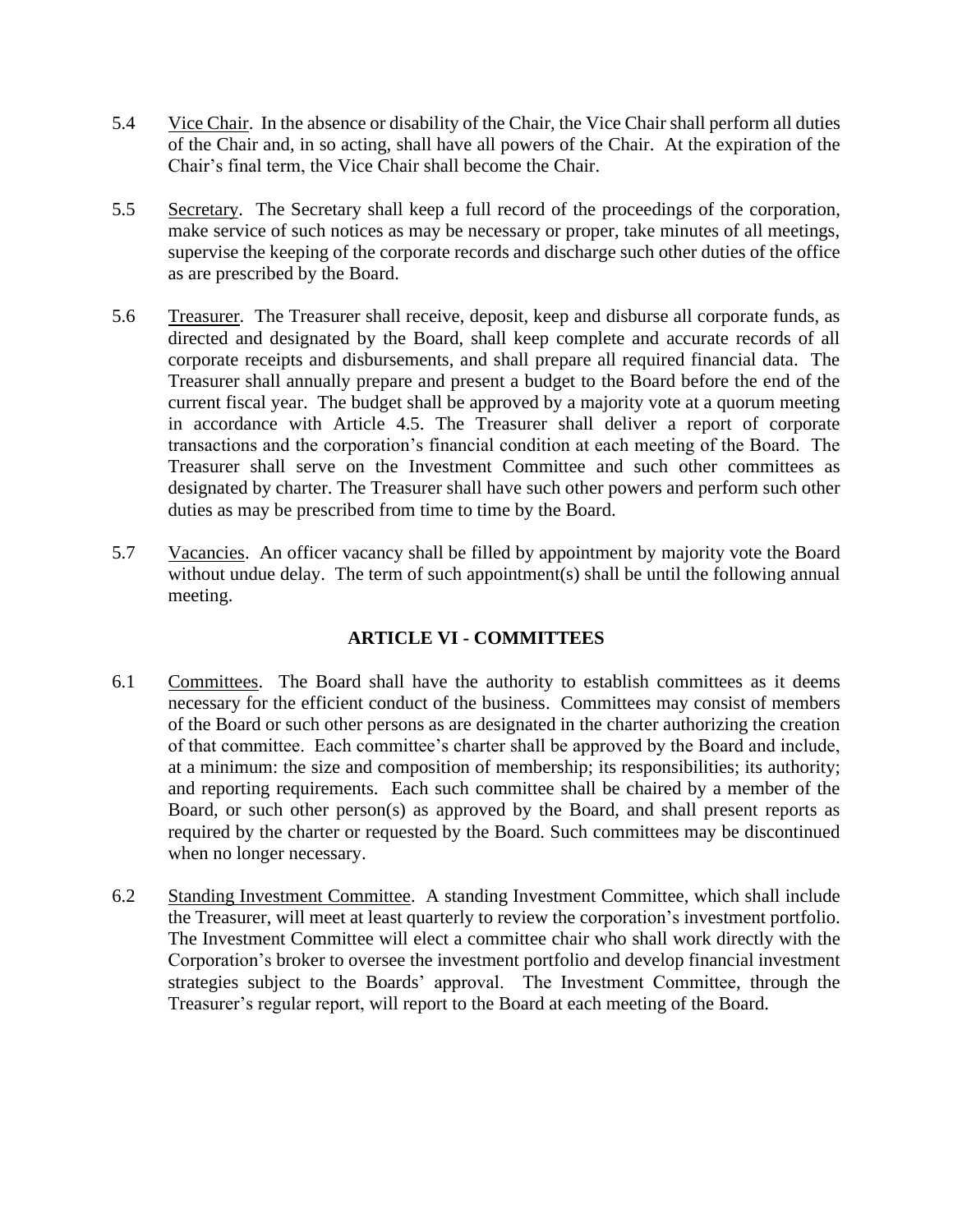#### **ARTICLE VII - CONFLICT OF INTEREST**

7. Conflict of Interest. The Board shall adopt and annually comply with a conflict of interest policy that complies with New Hampshire law. All members of the Board will be advised of this policy upon entering the duties of his or her office and shall sign a statement acknowledging their understanding and agreement with this policy.

#### **ARTICLE VIII - BUDGET**

8. Budget. The budget shall be approved by a majority vote at a quorum meeting in accordance with Article 4.5.

#### **ARTICLE IX - INDEMNIFICATION**

9. Indemnification. The Corporation shall indemnify and hold harmless any person who serves or has served as a Director, officer, employee or agent of the Corporation against all costs and expenses, such expenses including reasonable attorney's fees and costs, reasonably incurred by or imposed upon such person in connection with or arising out of any action, claim, demand, suit, proceeding or judgment in which said person may be involved or to which said person may be made party by reason of said person being by a Director, officer, employee or agent of the Corporation, except in relation to matters as to which said person shall be finally adjudged in such action, suit or proceeding to have been derelict in the performance of their duties. Such right of indemnification shall not be deemed exclusive of any other right to which the said person may be entitled as a matter of law.

# **ARTICLE X - GENERAL**

- 10.1 Fiscal Year. The fiscal year of the corporation shall be from January 1 to December 31, unless the Board determines otherwise.
- 10.2 Execution of Agreements, Contracts and other Documents. The officer or officers so authorized by policy or resolution of the Board shall execute all agreements, contracts, statements, mortgages, notes, deeds, checks, leases and other written documents of the corporation.
- 10.3 Records. Any member has the right, at any reasonable time, to inspect and copy, at their sole expense, the records of the corporation.

#### **ARTICLE XI - AMENDMENTS**

11. Amendments. The Board may alter, amend or repeal the Bylaws, in whole or in part, at any annual, regular, or special meeting called for that purpose by a two-thirds majority vote of the full Board, so long as notice of the proposed amendment is provided at least 14 days prior to the meeting. No such amendment shall be contrary to applicable law or the Articles. The members at the next annual meeting shall have the opportunity to repeal, in whole or